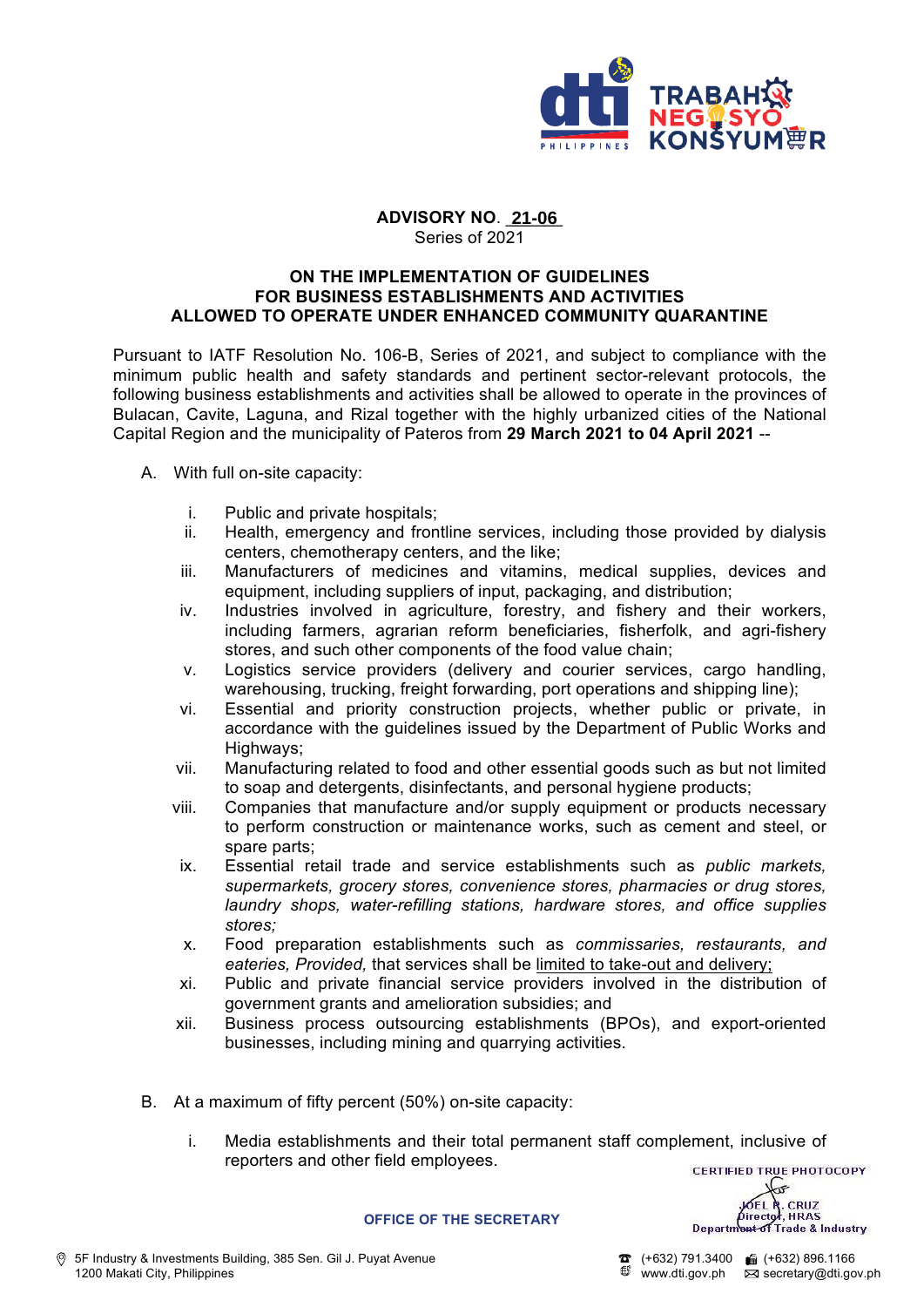- C. With an on-site skeleton workforce:
	- i. Dental, rehabilitation, optometry and other medical clinics: *Provided,* that there is strict observance of infection prevention and control protocols. *Provided further,* that dental procedures shall be limited to emergency cases only and that the wearing of full Personal Protective Equipment (PPEs) by dentists and attendants shall be mandatory. *Provided finally,* that home service therapy for Persons With Disabilities (PWDs) shall be allowed;
	- ii. Veterinary clinics;
	- iii. Banks, money transfer services, including pawnshops only insofar as performing money transfer functions, microfinance institutions, and credit cooperatives, including their armored vehicle services, if any;
	- iv. Capital markets, including but not limited to the Bangko Sentral ng Pilipinas, Securities and Exchange Commission, Philippine Stock Exchange, Philippine Dealing and Exchange Corporation, Philippine Securities Settlement Corporation, and Philippine Depository and Trust Corporation; and health insurance providers;
	- v. Water supply and sanitation services and facilities, including waste disposal services, as well as property management and building utility services;
	- vi. Energy and power companies, their third-party contractors and service providers, including employees involved in electric transmission and distribution, electric power plant and line maintenance, electricity market and retail suppliers, as well as those involved in the exploration, operations, trading and delivery of coal, oil, crude or petroleum and by-products (gasoline, diesel, liquefied petroleum gas, jet oil, kerosene, lubricants), including gasoline stations, refineries and depots or any kind of fuel used to produce electricity;
	- vii. Telecommunications companies, internet service providers, cable television providers, including those who perform indirect services such as the *technical, sales, and other support personnel,* as well as the employees of their thirdparty contractors doing sales, installation, maintenance and repair works;
	- viii. Airline and aircraft maintenance, pilots and crew, and employees of aviation schools for purposes of the pilot's recurrent training for flight proficiency and type rating using simulator facilities; and ship captains and crew, including shipyard operations and repair;
	- ix. Funeral and embalming services;
	- x. Pastors, priests, rabbis, imams or such other religious ministers and their assistants whose movement shall be related to the conduct of religious services performed through online video recording and transmission, and necrological or funeral rites. Corollarily, immediate family members of the deceased who died of causes other than COVID-19 shall be allowed to move from their residences to attend the wake or interment of the deceased upon satisfactory proof of their relationship with the latter, fully complying with the prescribed minimum public health standards for the duration of the activity;
	- xi. Security personnel licensed by the Philippine National Police Supervisory Office for Security and Investigation Agencies;
	- xii. Printing establishments authorized by the Bureau of Internal Revenue and other government agencies to print accountable forms and other security documents;
	- xiii. Establishments engaged in repair and maintenance of machinery and equipment, including those engaged in the repair of computers and household fixtures and equipment; and
	- xiv. Real estate activities limited to leasing only.

Workers, all types of cargoes (i.e. by land, air, or sea), public transportation and operating hours of permitted establishments shall be unhampered and shall not be restricted by curfew hours imposed, if any.